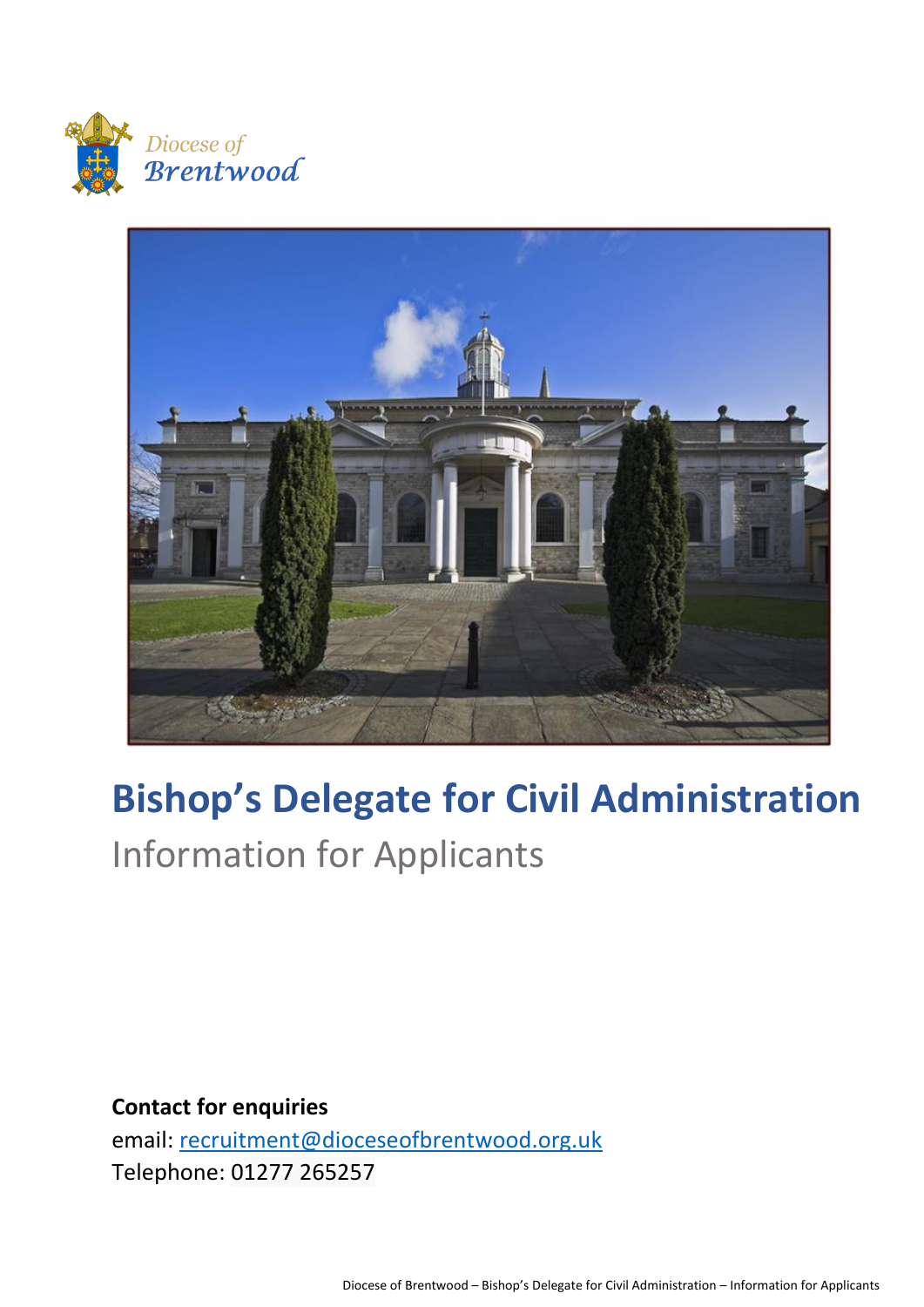## **Job Purpose**

In a time of significant change, the Diocese of Brentwood is seeking an experienced executive to work on behalf of the Bishop to lead and nurture Senior administrative and pastoral leaders within the Diocesan Curia.

## **Overview of the Diocese of Brentwood**

The Diocese of Essex was formed on 22 March 1917 by the division of the Archdiocese of Westminster; and the Diocese of Brentwood was erected by the Bull, Universalis Ecclesiae Procratio of 20 July 1917.

The Diocese consists of the Administrative County of Essex, the Unitary Authorities of Southend-on-Sea and Thurrock and the London Boroughs of Barking & Dagenham, Havering, Newham, Redbridge and Waltham Forest.

## **Bishop Alan Williams**

Born in Lancashire in 1951, Alan Williams trained for the priesthood at Allen Hall before which he obtained a Degree in Natural Science from Durham University, a Degree in Theology from the University of Cambridge, a PhD in Psychology from London University and a Masters Degree in Education from the University of Hull.

Bishop Williams previously served as Director of the Roman Catholic National



Shrine at Walsingham where he had overall responsibility for pilgrimage and retreat work. He also served as parish priest at St Lawrence of Canterbury, Sidcup. He is a former Major Superior of the Marist Fathers in England, a post he held from 2000- 2008 and has also served as a schoolteacher and chaplain in secondary schools and Catholic chaplain at Sheffield Hallam University. He has also taught Christian Spirituality at postgraduate level.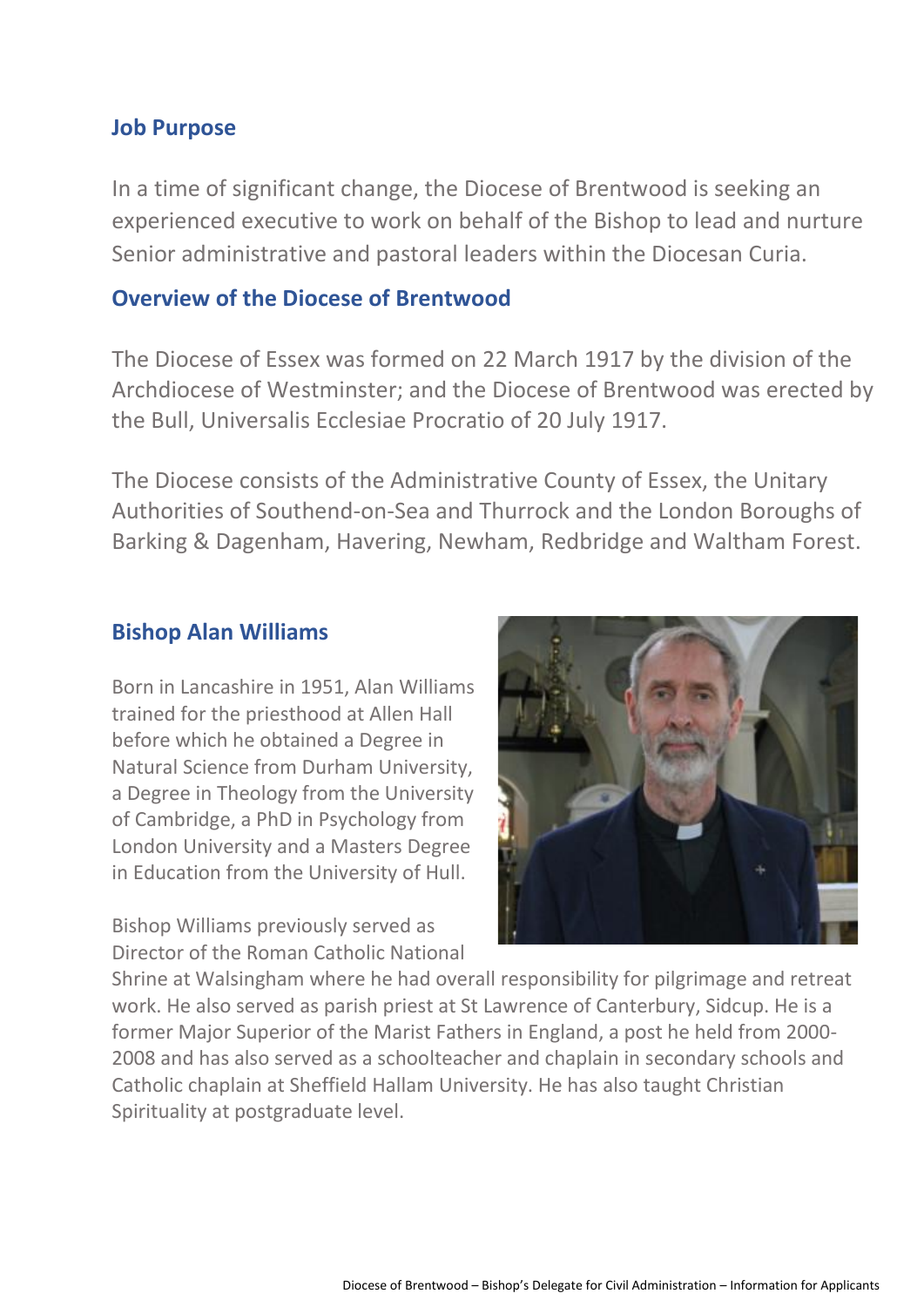

# **The Vision of the Bishop**

The Diocese of Brentwood has published its Vision for the future renewal and restructuring of the diocese in Essex and East London. The document, entitled *Vision Document: Shaping Our Future*, was published and distributed to parishes to coincide with the beginning of Advent. It is the fruit of much work and consultation in the diocese about renewal and restructuring through the Stewards of the Gospel process. The plan aims to maximise the opportunities for evangelisation, sacramental provision and putting faith into action through charitable works across the diocese, given the resources available in decades to come.

# **Parish Partnerships**

Parish Partnerships will work together to discern the best long-term future for the parishes that make up the partnership. Every Parish Partnership will be a temporary entity that will evolve into something else over a year or two. For example, a Parish Partnership could evolve into:

- A formal Parish Partnership with a written co-operation agreement
- Linked parishes with a formal linking agreement
- A merged parish

Further information can be found here: [https://www.dioceseofbrentwood.net/wp](https://www.dioceseofbrentwood.net/wp-content/uploads/2017/04/Diocese-of-Brentwood-_Vision-Document-1.pdf)[content/uploads/2017/04/Diocese-of-Brentwood-\\_Vision-Document-1.pdf](https://www.dioceseofbrentwood.net/wp-content/uploads/2017/04/Diocese-of-Brentwood-_Vision-Document-1.pdf)



Four parishes working side by side in a co-operative manner



Three parishes working in a more integrated, linked fashion

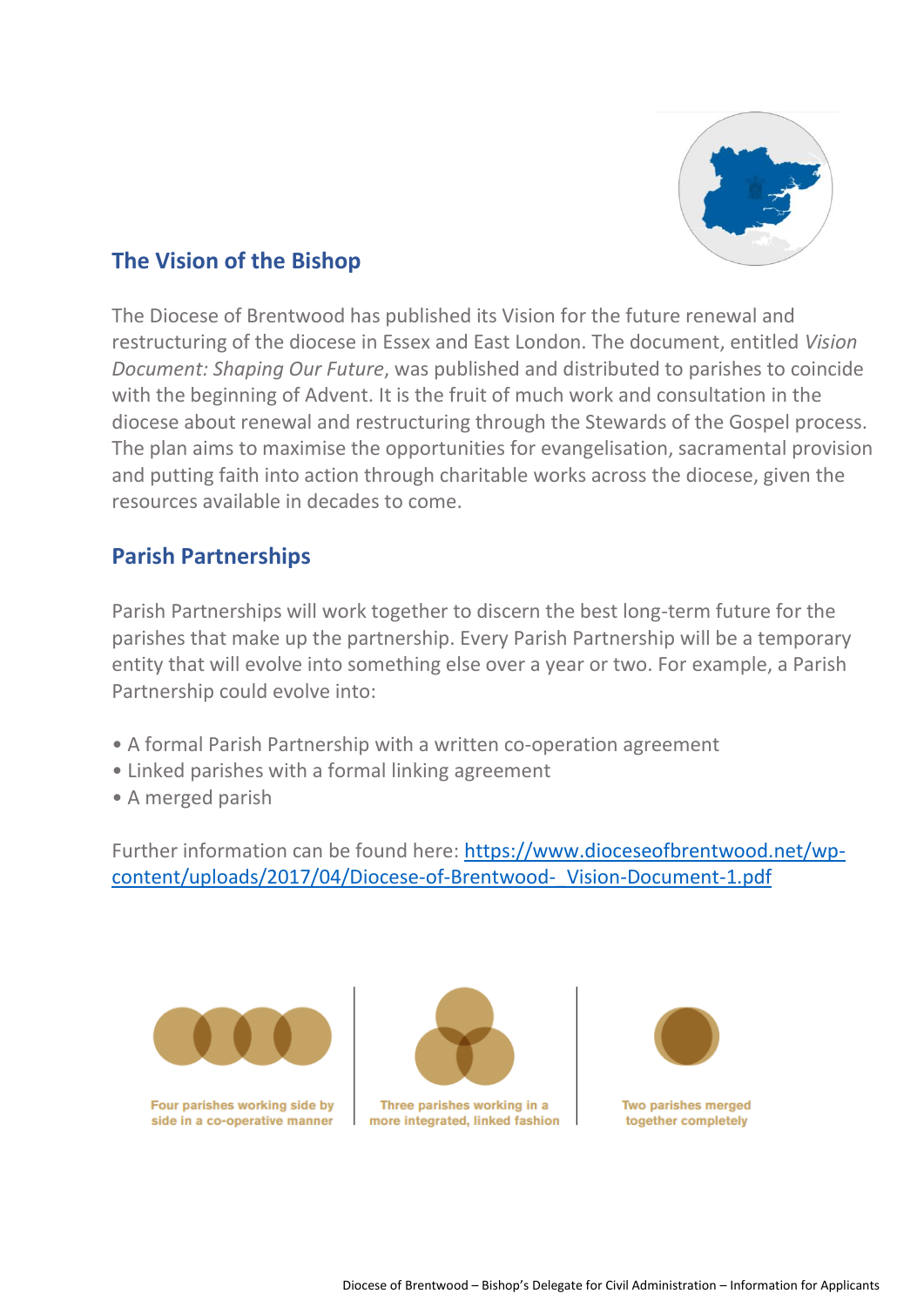# **Main Responsibilities**

## **People Management**

- Lead seven Diocesan Directors (currently four administrative, including Development, Property, Health & Safety and Finance, and three pastoral, including Youth Ministry, Education and Music). This leadership will be supported by Episcopal Vicars – priests of the Diocese with operational experience of each of these Departments, and a close working relationship with each of the Directors.
- Lead the Senior Management Team in forward planning and the effective daily organisations of the Diocese's activities, including business planning, policy setting, financial forecasting and strategic direction making.

#### **Governance**

- Ensure that the Diocese has and adheres to robust internal controls. Seek out methods and practices to minimise risk.

#### **Risk Management**

- Oversee the risk review pertaining to the running of the Diocese and ensure they are reported to, and reviewed regularly by, the Board of Directors.
- Ensure that appropriate mitigation strategies are in place and appropriate management is applied, in conjunction with the Board of Directors.

## **Strategic and Operational Planning**

- Review and update all organisational policies, ensuring policies are fit for purpose and regularly reviewed, liaising with internal colleagues for specialist knowledge as required.
- Working in collaborating with IT specialisms, lead the development of an appropriate IT strategy and digital solutions for the Diocese
- Working in collaboration with appropriate specialisms and advisors, work to ensure proper data management with the Diocese and compliance with relevant General Data Processing Regulations.

#### **Change Management**

- The nurturing of a team ethos between Diocesan Departments, in the context of a time of change across the Diocese.
- An overview of other Diocesan functions including HR, IT and H&S.

## **Health & Safety**

- Manage the contractual relationship with the Diocesan Health & Safety Consultants.